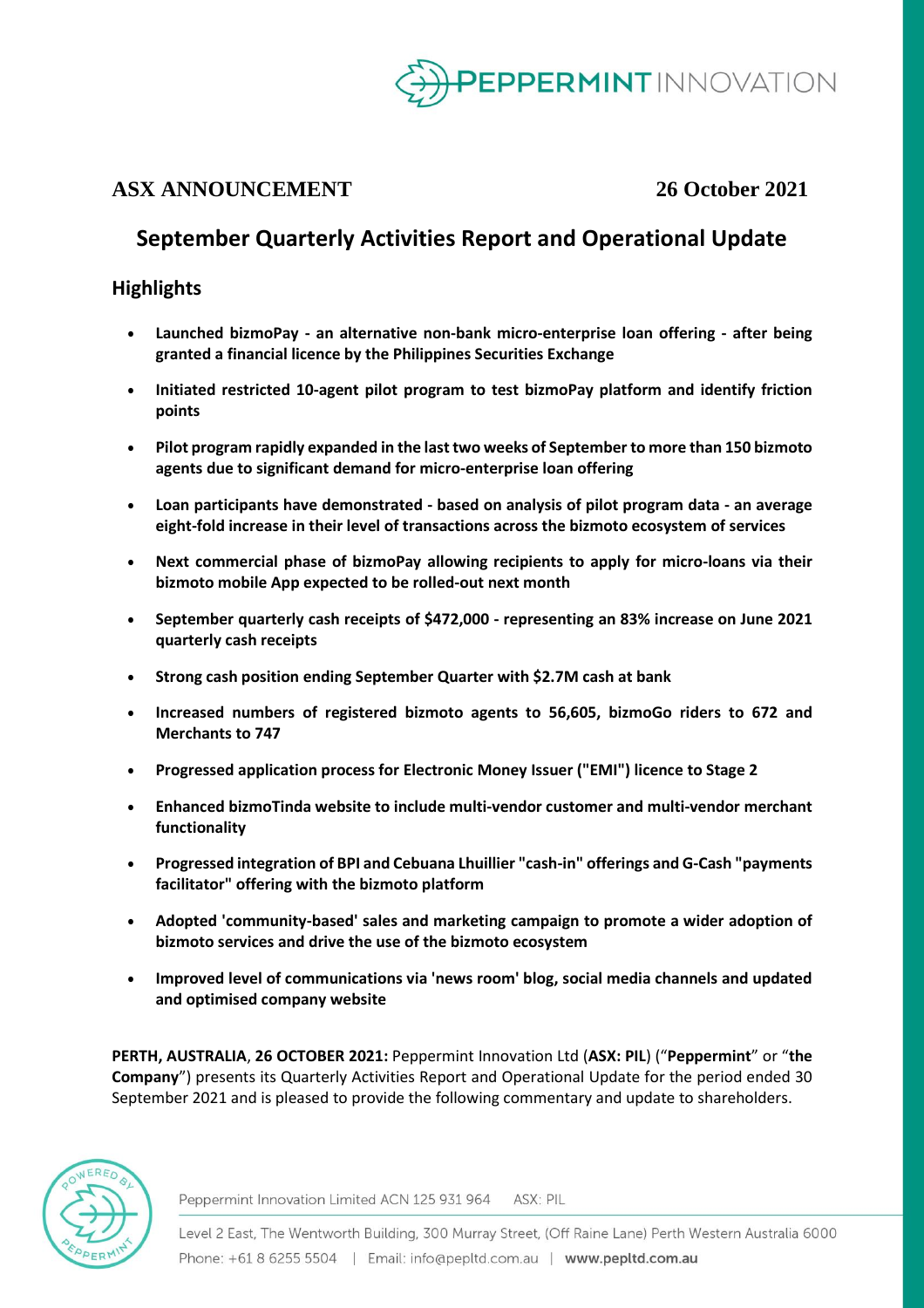

**Peppermint's Managing Director and CEO Chris Kain:** "The September '21 quarter delivered some outstanding results for the Company with respect to our alternative non-bank micro-enterprise loan offering, bizmoPay.

"Having initiated a select 10-agent pilot program to identify friction points in our bizmoPay system, we rapidly expanded the size of the pilot due to the level of interest shown by other bizmoto agents.

"We had more than 150 agents sign up for our micro-enterprise loan offer during the last two weeks of September and by the 12<sup>th</sup> October we had issued 359 loans across our three different loan products - Platinum Plus, Platinum and Silver.

"An analysis of the first 45 days of our bizmoPay pilot program showed about 20 loan recipients transacted more than 50 times while five agents completed more than 100 transactions and one agent undertook more than 250 transactions.

"On average, the total number of loan recipients completed 13 transactions during the first 45 days of the bizmoPay pilot program, yielding \$1.05 per day in transaction value. That volume of transactions would represent an additional circa AUD\$22 million per annum in revenue if extrapolated across our 56,000 registered bizmoto agents.

"The bizmoPay pilot program started with only the Platinum Plus and Platinum loan products offered initially, with the shorter term, lower value Silver bizmoPay loan product commencing trials in the last week of September.

"As such, no meaningful data has been collected for the Silver bizmoPay loan type because they were only issued towards the end of the first 45-day pilot period.

"We are on schedule to deploy the next phase of our commercial roll-out for bizmoPay next month whereby recipients will be able to apply for their micro- enterprise loans via their mobile App. We expect this simple and easy to use feature will be incredibly popular with many of our bizmoto agents.

"In February, we told the market that our phase 2 objective was the launch of bizmoPay.

"We've done that and ticked that box, so now we're moving to phase 3, an Electronic Money Issuer ("EMI") licence which is Peppermint's next objective in delivering financial inclusion to the Filipino people.

"An EMI licence will allow us to facilitate any e-money transaction and service open-loop e-wallet accounts, providing all Filipinos - not just bizmoto agents- with a convenient and secure way to receive digital money and access digital services.

"Every Filipino will have the chance to receive a bizmoPay loan, paid to their bizmoto e-wallet to access the bizmoto ecosystem and agent services. We believe this will stimulate significant transaction volumes over the bizmoto platform."



Peppermint Innovation Limited ACN 125 931 964 ASX: PIL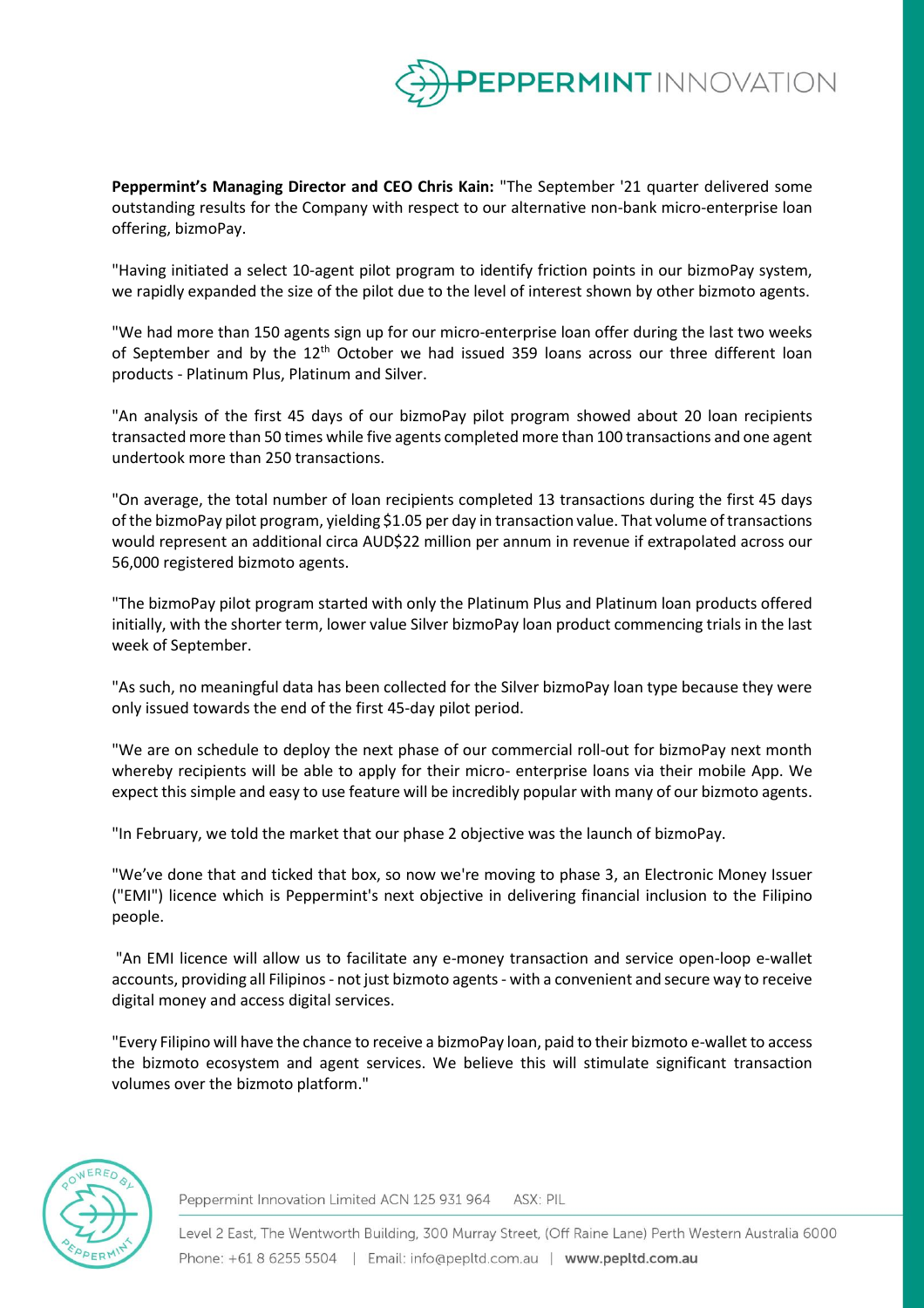

#### **SEPTEMBER 2021 QUARTERLY OPERATIONAL UPDATE AND OUTLOOK**

#### **BizmoPay**

Peppermint was awarded a financial lending licence by the Philippines Securities Exchange Commission in late July 2021 allowing it to offer alternative non-bank micro-enterprise loans to qualified bizmoto agents, registered bizmoto network members and enterprise platform partners.

The financial lending service - branded *bizmoPay*, fully complements the commercialisation of Peppermint's proprietary technology platform which targets four key business sectors - mobile payments, eCommerce, delivery and logistics and mobile financial services.

In late July, Peppermint initiated a three-month pilot program involving 10 bizmoto agents to ensure the back end of the bizmoPay system was fully integrated with the existing bizmoto platform and the application, approval and receival process was seamless.

The pilot-program ramped up during the last few weeks of September, with more than 150 agents signing up to trial the new offering.

A total of 359 loans were issued across three different types of loan product by 12 October.

Based on data analysis from the first 45 days of the pilot program, loan recipients on average increased their transactional volume by approximately eight-times across the bizmoto ecosystem of services. Several agents significantly outperformed the average transactional volume during the first 45-day pilot period, including 20 agents who performed more than 50 transactions, five agents who completed more than 100 transactions and one agent who undertook more than 250 transactions.

Three different loan products were offered to selected agents -, Platinum Plus, Platinum and Silver which yielded significantly different results in terms of transactional volumes and values across the first 45 days. On average, the total number of bizmoPay loan recipients completed 13 transactions during the first 45 days of the bizmoPay pilot program and processed \$1 per day in transactional value.

The below tables represent (i) the average transactional value and volume across the first 45 days of the bizmoPay pilot program for the three different loan types and (ii) what the different average performance of each loan type would yield if applied across selected numbers of our registered bizmoto agent base.

The bizmoPay pilot program started with only the Platinum Plus and Platinum loan products, with the shorter term and lower value Silver bizmoPay loan product commencing trials in the last week of September. As such, no meaningful data has been collected for the Silver bizmoPay loans because they were issued towards the end of the 45-day pilot period.



Peppermint Innovation Limited ACN 125 931 964 ASX: PIL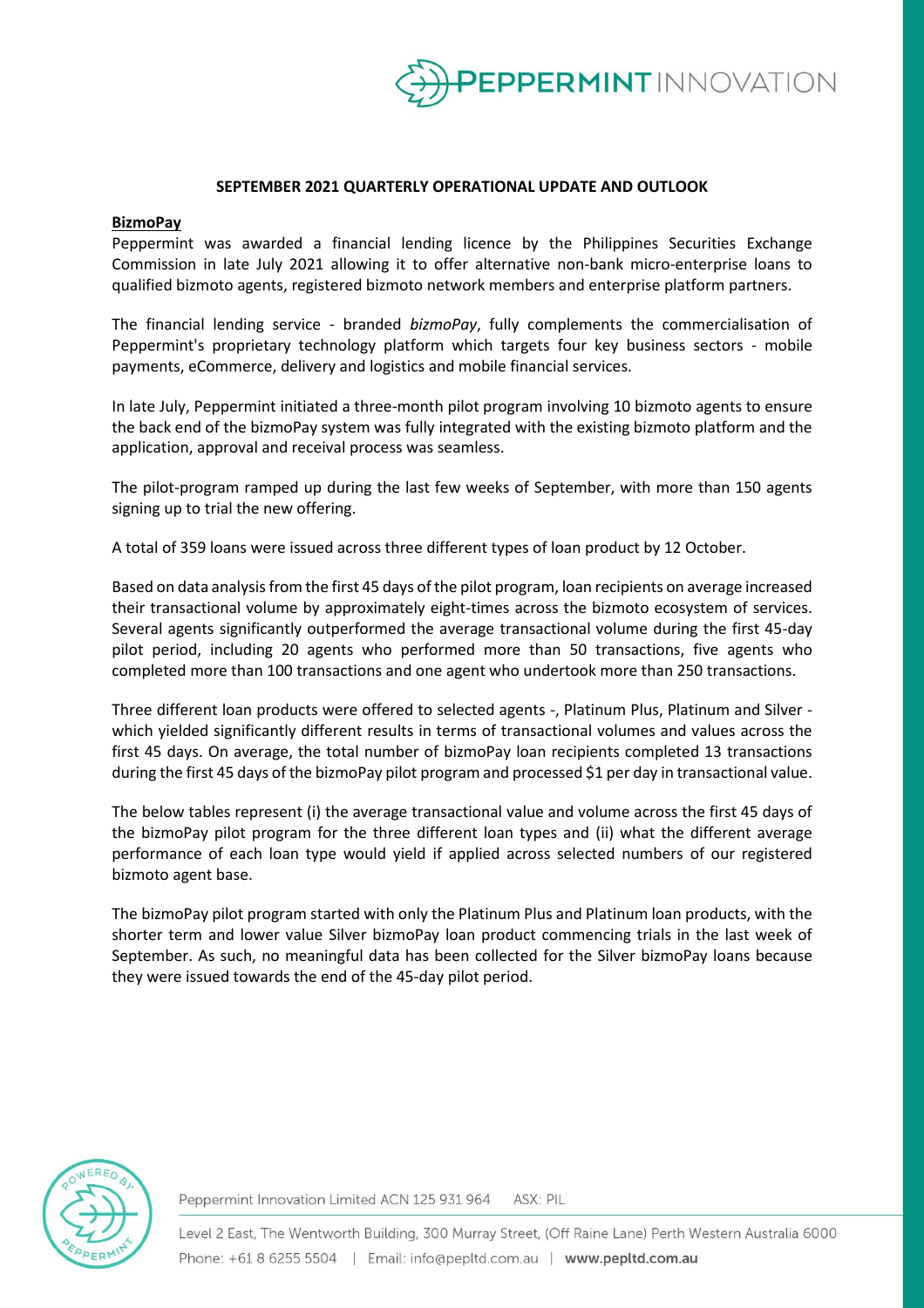

## Loan Types - Average bizmoto Agent Performance



Loan Types - Agent Performance ~ Extrapolated across bizmoto Agent Base ~Based on average agents performance across first 45 days of bizmoPay Pilot



The next commercial phase of bizmoPay, which is expected to be rolled-out next month, will allow bizmoPay loan recipients to apply for micro-loans via their bizmoto mobile App.

#### **BizmoTinda**

The bizmoTinda website has been improved to include multi-vendor customer and multi-vendor merchant functionality. The upgrade will enable bizmoTinda users to register as multiple vendors or multiple merchants - providing added exposure to an individual user.

#### **Bank of Philippines (BPI) cash-in integration**

Integration of the Bank of Philippines' cash-in system with the bizmoto platform will begin during Q4 2021, with the product expected to go 'live' later in 2021 or early 2022.



Peppermint Innovation Limited ACN 125 931 964 ASX: PIL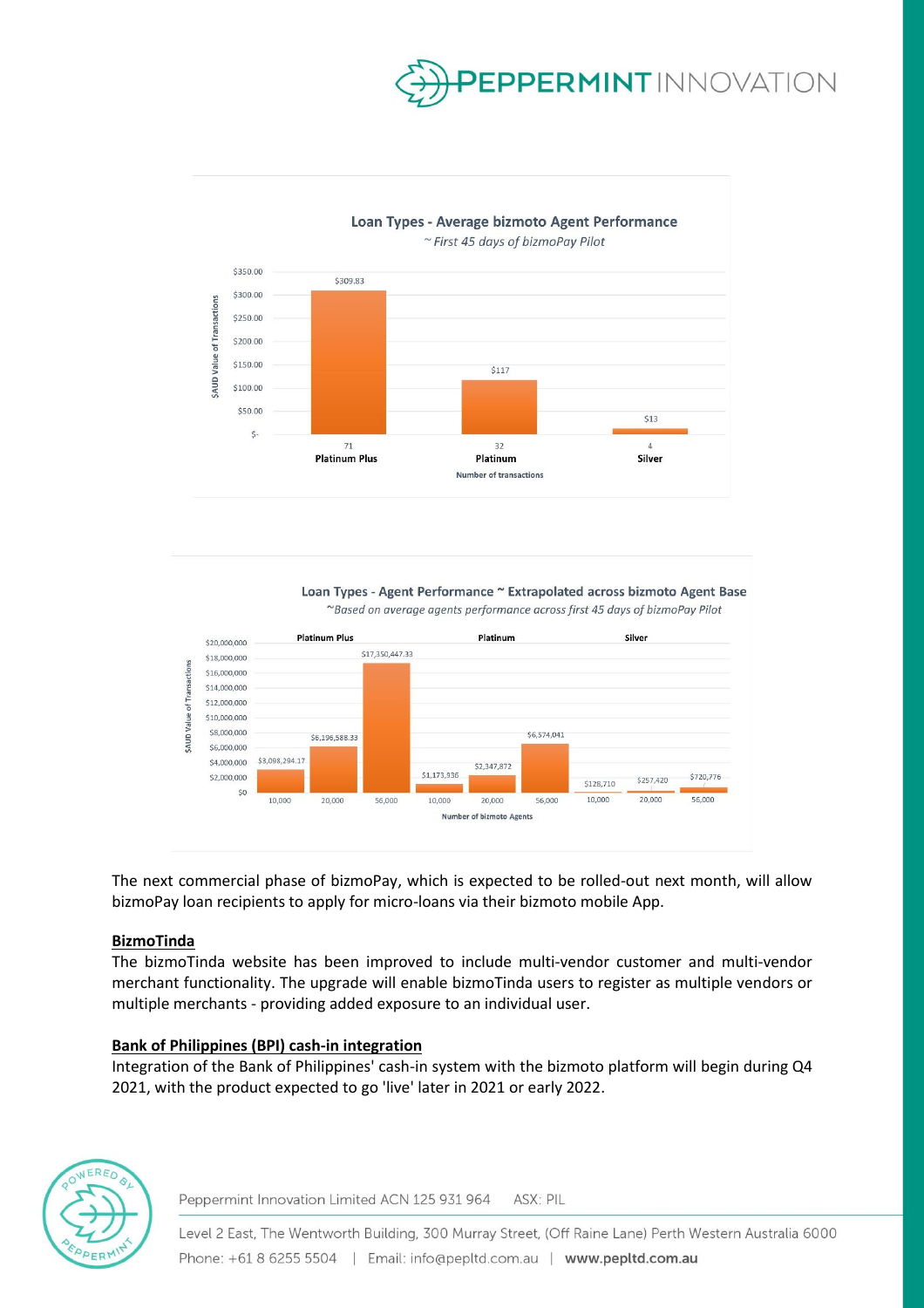

#### **Cebuana Lhuillier's cash-in integration**

The cash-in Application Programming Interface (API) that serves as the gateway for Cebuana Lhuillier to send funds to the bizmoto platform has been developed. Cebuana Lhuillier will now begin integration testing, with a projected 'go live' date later this year or early Q1 2022.

#### **GCash's payments facilitator integration**

The integration of the bizmoto platform with GCash as a payments' facilitator is underway and expected to be completed by November 2021. Integration testing with GCash will then be undertaken immediately, with a target launch by the end of December 2021. Once the GCash offer is live, bizmoto agents, riders and merchants will have exposure to approximately 46 million registered GCash users throughout the Philippines.

#### **Electronic Money Issuer ("EMI") Licence**

Peppermint has progressed its regulatory application process for an EMI licence through to Stage 2, of a three-stage process.

Post a successful stage 2 process, the Bangko Sentral ng Pilipinas ("BSP") will issue a "Letter of No Objection" which allows Peppermint to be registered as a Company with "EMI functionalities". Peppermint is then required to complete further documentation to qualify for Stage 3 and, subject to BSP approval, will be issued with an EMI licence.

An EMI licence provides the opportunity to facilitate any e-money transaction and service open-loop e-wallet accounts - providing all Filipino's, not just bizmoto agents, with a convenient and secure way to receive digital money and services such as interbank payments, transfers, and remittance.

#### **Improved communications via a 'blog' newsroom**

Peppermint launched a blog newsroom during the September Quarter with the aim of providing non-ASX sensitive information and news updates about Company activities to shareholders and other interested third parties. The Company also continued to optimise and update its website (www.pepltd.com.au) as well as communicate regularly on its social media platforms.

#### **bizmoto operations**

The COVID-19 pandemic continued to impact the Company's bizmoto operations during the September quarter, with stricter lockdown measures imposed in Metro Manila and some other areas due to escalating cases of the COVID-19 Delta variant. The stricter lockdowns have disrupted consumer spending and adversely impacted many segments of commercial business.

Despite the impacts caused by COVID-19 restrictions, the Company did increase its number of registered agents to 56,605 during the September Quarter, as well as the number of bizmoGo riders (to 672) and Merchants (to 747).

The Company executed a direct marketing campaign around bizmoPay during the September Quarter, introducing the concept of a "Planet bizmoto" community among its agents. The objectives of the "Planet bizmoto" community are to experience unique value, be loyal to the brand and transact frequently.



Peppermint Innovation Limited ACN 125 931 964 ASX: PIL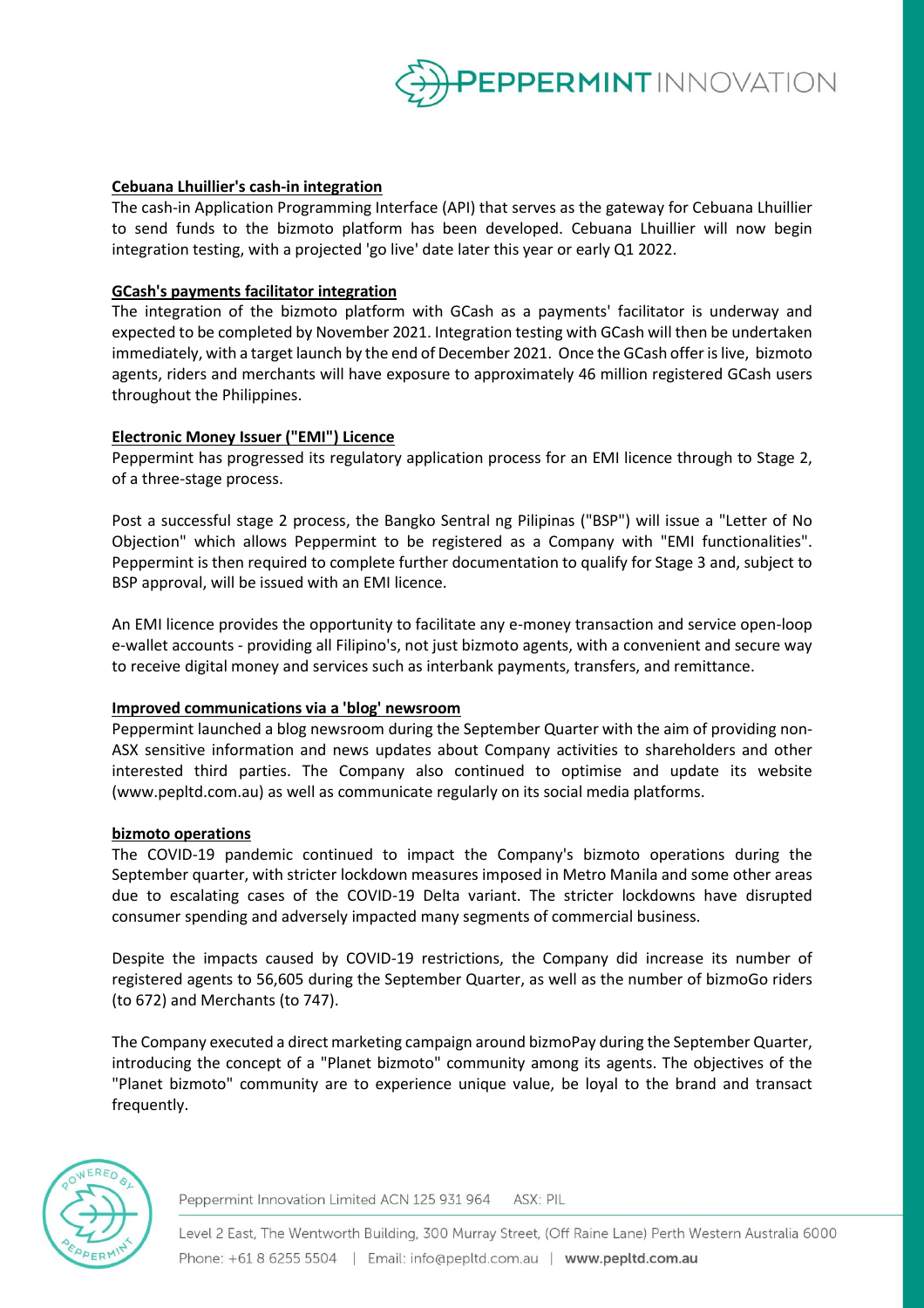



Examples of bizmoto's target marketing campaign (above and below)



### **Collaboration with BancNet on Mobile Banking Solution (MBS)**

We continue our work with BancNet and its member banks with the Mobile Banking Solution for Partner Rural Bank planned to go 'live' in early November. Development of the MBS Phase 2 features such as bills payment and eload will occur during the next few months, with a projected launch date in February 2022.

Integration of the Bank of Florida and BancNet should be completed by the end of November 2021 after which Peppermint and the Bank of Florida are expected to begin customising and testing the MBS.



Peppermint Innovation Limited ACN 125 931 964 ASX: PIL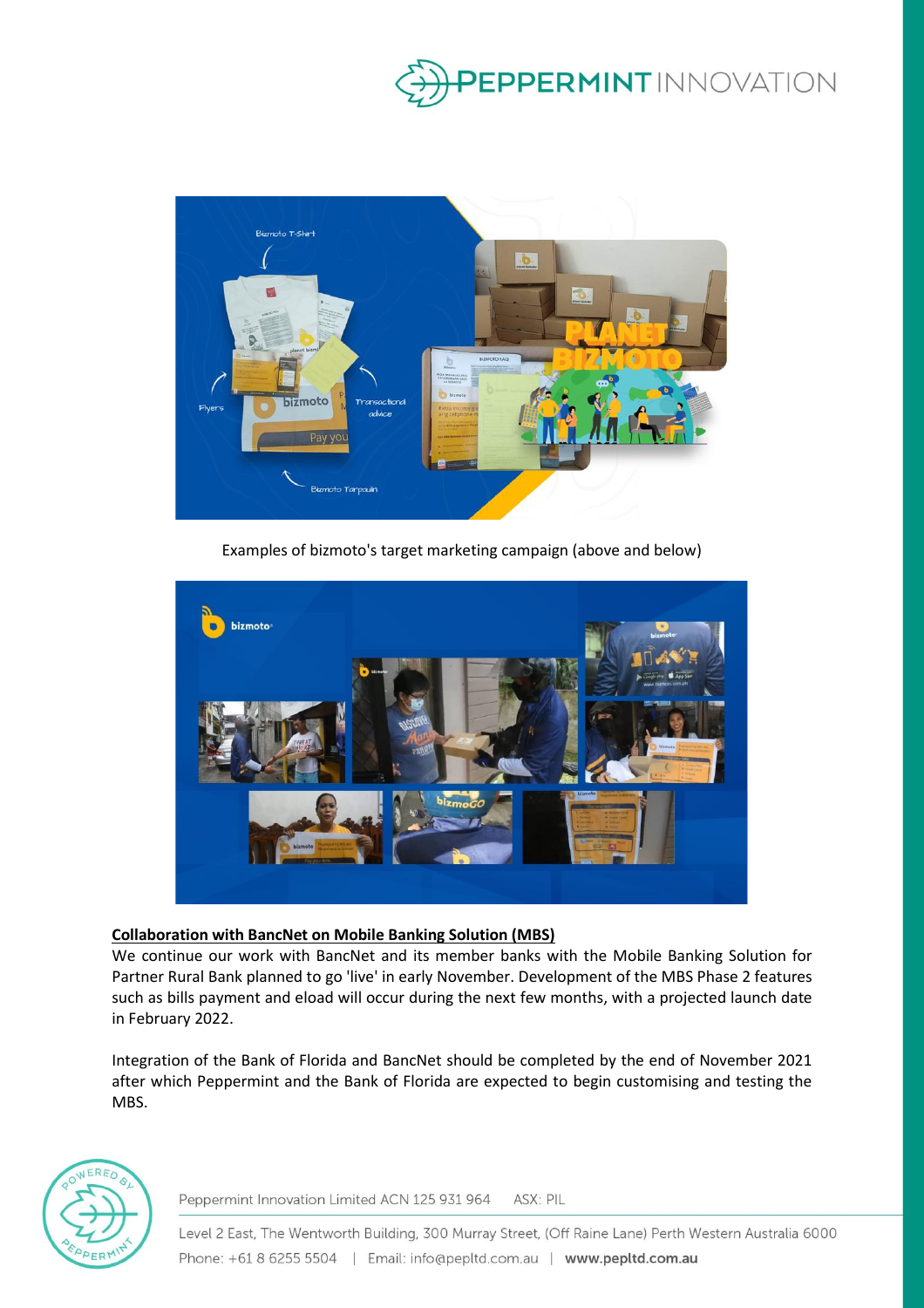

The Banko Mabuhay is integrating with the BancNet outsourcing switch to connect to Peppermint's MBS. The integration with BancNet should be completed by Q1 2022, followed by MBS integration.

#### **Co-Operative Business Partners**

The current schedule of work for the MASS-SPECC Mobile Banking Service (MBS) program has been deferred to 2022 as part of MASS-SPECC's program.

The CHMF testing of the HMO Coordinator web tool remains ongoing, with completion expected in Q4 2021. Other enhancements to the accounting system and telemedicine have been deferred.

#### **Corporate**

An Appendix 4C detailing expenditure for the September 2021 Quarter is accompanying this Quarterly Activities Report and Operational Update.

Payments to related parties totalling \$179,000 were paid during the September Quarter for directors' fees, executive remuneration and pension / superannuation benefits.

Expenditure from 1 June 2021 to 30 September 2021 is consistent with the use of funds detailed in its prospectus of 29 January 2021 and is detailed below:

|                                                                         |                                                                | '000,000s)                                                       |
|-------------------------------------------------------------------------|----------------------------------------------------------------|------------------------------------------------------------------|
| <b>Use of Proceeds under Prospectus</b>                                 | <b>Funds allocated</b><br>under Prospectus<br>dated 29/01/2021 | <b>Funds expended</b><br>between<br>01/01/2021 and<br>30/09/2021 |
| Bizmoto Platform roll out and working capital                           | 901                                                            | 1,482                                                            |
| Bizmoto Platform sales and marketing campaign                           | 450                                                            | 210                                                              |
| Bank deposit required to underwrite services offered on<br>the Platform | 350                                                            | 337                                                              |
| bizmoPay Loan Book                                                      | 600                                                            | 16                                                               |
| Costs of the offer                                                      | 199                                                            | 212                                                              |
| <b>Total</b>                                                            | 2,500                                                          | 2,257                                                            |
| Funds received from the exercise of options                             |                                                                | (1,865)                                                          |
| Net funds (generated) between 1 June 2021 and 30 September 2021         |                                                                | 392                                                              |

| Cash at 1 January 2021                                           | 253   |
|------------------------------------------------------------------|-------|
| Net funds generated between 1 January 2021 and 30 September 2021 | (392) |
| Release of restricted cash                                       | 344   |
| Funds received from placement of shares                          | 2,500 |
| Cash at 30 September 2021                                        | 2.705 |



Peppermint Innovation Limited ACN 125 931 964 ASX: PIL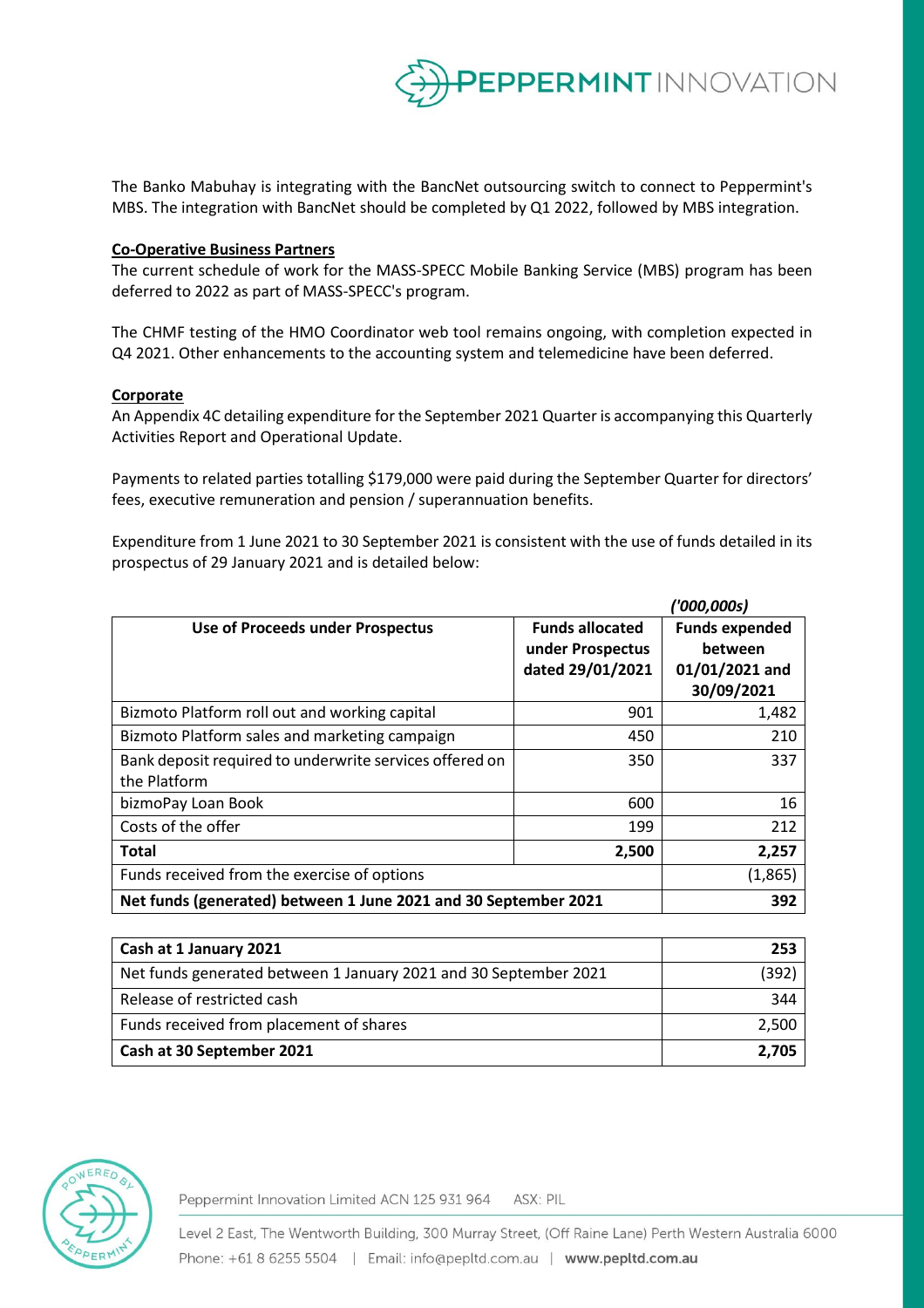

#### **Current COVID-19 situation in the Philippines**

As of 21 October 2021, a total of 2,735,369 confirmed COVID-19 cases and 40,977 deaths have been reported in the Philippines.<sup>1</sup>

The Government of the Philippines has advised that strict COVID-19-related restrictions will remain in place across the Philippines up to 31 October, which means many Filipinos are not allowed out of their homes unless they are accessing essential goods and services or going to work in permitted offices or establishments.<sup>2</sup>

The past and ongoing impact of COVID-19 on Peppermint's bizmoto operations has been significant.

1. Ref: World Health Organisation COVID-19 Situation Report #87 2. Ref: https://www.covid19.gov.ph/security/mecq

#### **Ends**

This ASX announcement has been approved by Peppermint Innovation Limited's Board of Directors and authorised for release.

#### **For more information, please contact:**

Chris Kain Managing Director & CEO Peppermint Innovation Limited E: info@pepltd.com.au

#### **About Peppermint Innovation Ltd**

Peppermint Innovation is an Australian company focused on the commercialisation and further development of the Peppermint Platform, a mobile banking, payment and remittance, delivery and logistics, ecommerce and finance technology to service the Philippines market – which was initially designed for banks, agents, associations and microfinance institutions. Peppermint currently operates the Peppermint Platform in the Philippines.

Forward Looking Statements: Statements regarding plans with respect to Peppermint's business plans are forward looking statements. There can be no assurance that Peppermint's plans will proceed as expected and there can be no assurance that Peppermint will be able to increase revenue.



Peppermint Innovation Limited ACN 125 931 964 ASX: PIL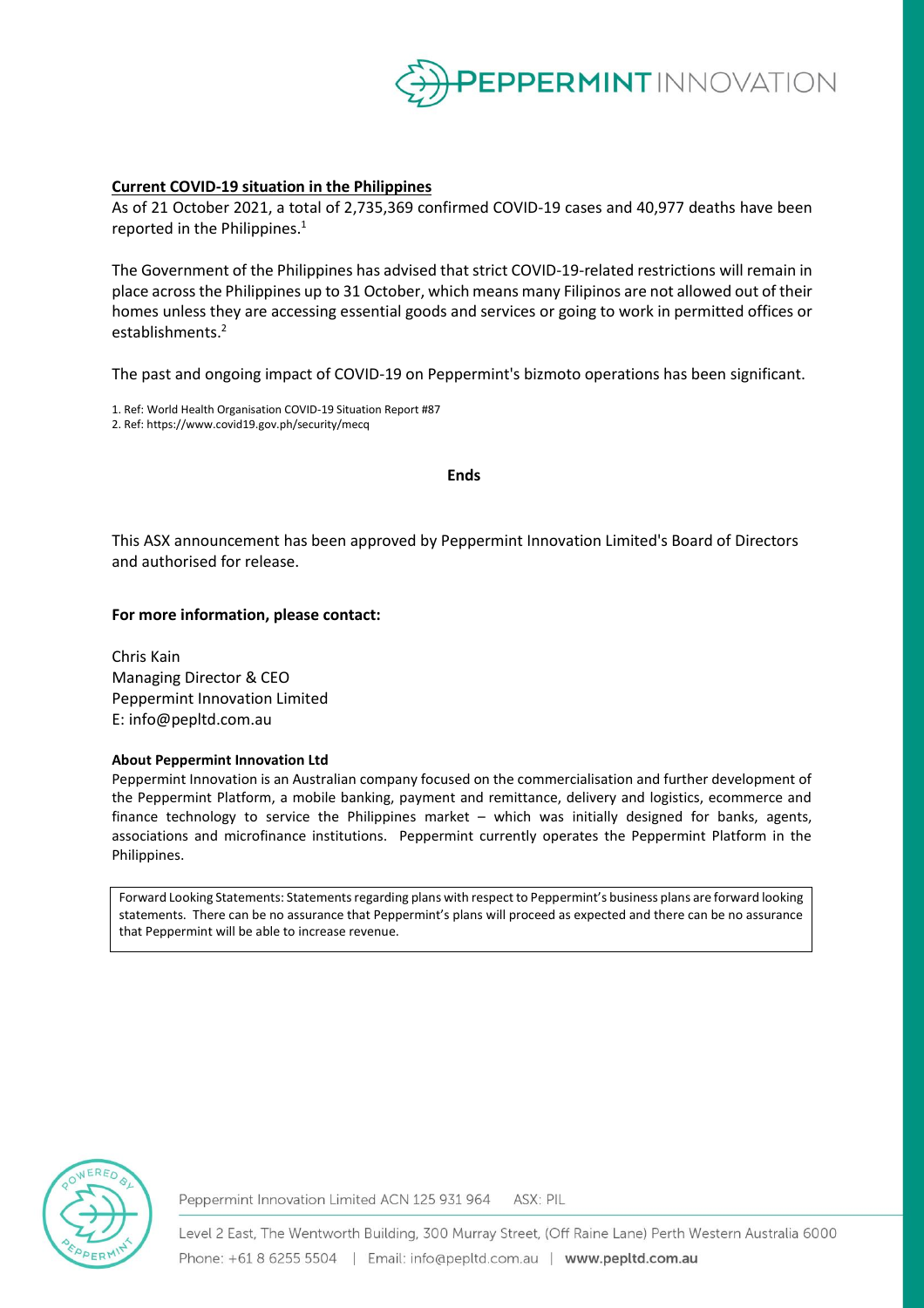# **Appendix 4C**

# **Quarterly cash flow report for entities subject to Listing Rule 4.7B**

| Name of entity                           |                   |  |
|------------------------------------------|-------------------|--|
| Peppermint Innovation Limited            |                   |  |
| ABN<br>Quarter ended ("current quarter") |                   |  |
| 56 125 931 964                           | 30 September 2021 |  |

|     | <b>Consolidated statement of cash flows</b>         | <b>Current quarter</b><br>\$A'000 | Year to date<br>(3 months)<br>\$A'000 |
|-----|-----------------------------------------------------|-----------------------------------|---------------------------------------|
| 1.  | Cash flows from operating activities                |                                   |                                       |
| 1.1 | Receipts from customers                             | 472                               | 472                                   |
| 1.2 | Payments for                                        |                                   |                                       |
|     | research and development<br>(a)                     |                                   |                                       |
|     | (b)<br>product manufacturing and operating<br>costs | (416)                             | (416)                                 |
|     | advertising and marketing<br>(c)                    | (27)                              | (27)                                  |
|     | (d)<br>leased assets                                |                                   |                                       |
|     | staff costs<br>(e)                                  | (330)                             | (330)                                 |
|     | (f)<br>administration and corporate costs           | (429)                             | (429)                                 |
| 1.3 | Dividends received (see note 3)                     |                                   |                                       |
| 1.4 | Interest received                                   |                                   |                                       |
| 1.5 | Interest and other costs of finance paid            | (1)                               | (1)                                   |
| 1.6 | Income taxes paid                                   |                                   |                                       |
| 1.7 | Government grants and tax incentives                |                                   | 38                                    |
| 1.8 | Other (provide details if material)                 |                                   |                                       |
| 1.9 | Net cash from / (used in) operating<br>activities   | (731)                             | (731)                                 |

| 2.  |     | Cash flows from investing activities |   |
|-----|-----|--------------------------------------|---|
| 2.1 |     | Payments to acquire:                 |   |
|     | (a) | entities                             |   |
|     | (b) | businesses                           |   |
|     | (c) | property, plant and equipment        |   |
|     | (d) | investments                          |   |
|     | (e) | intellectual property                | - |
|     | (f) | other non-current assets             |   |

ASX Listing Rules Appendix 4C (01/12/19) Page 1 + See chapter 19 of the ASX Listing Rules for defined terms.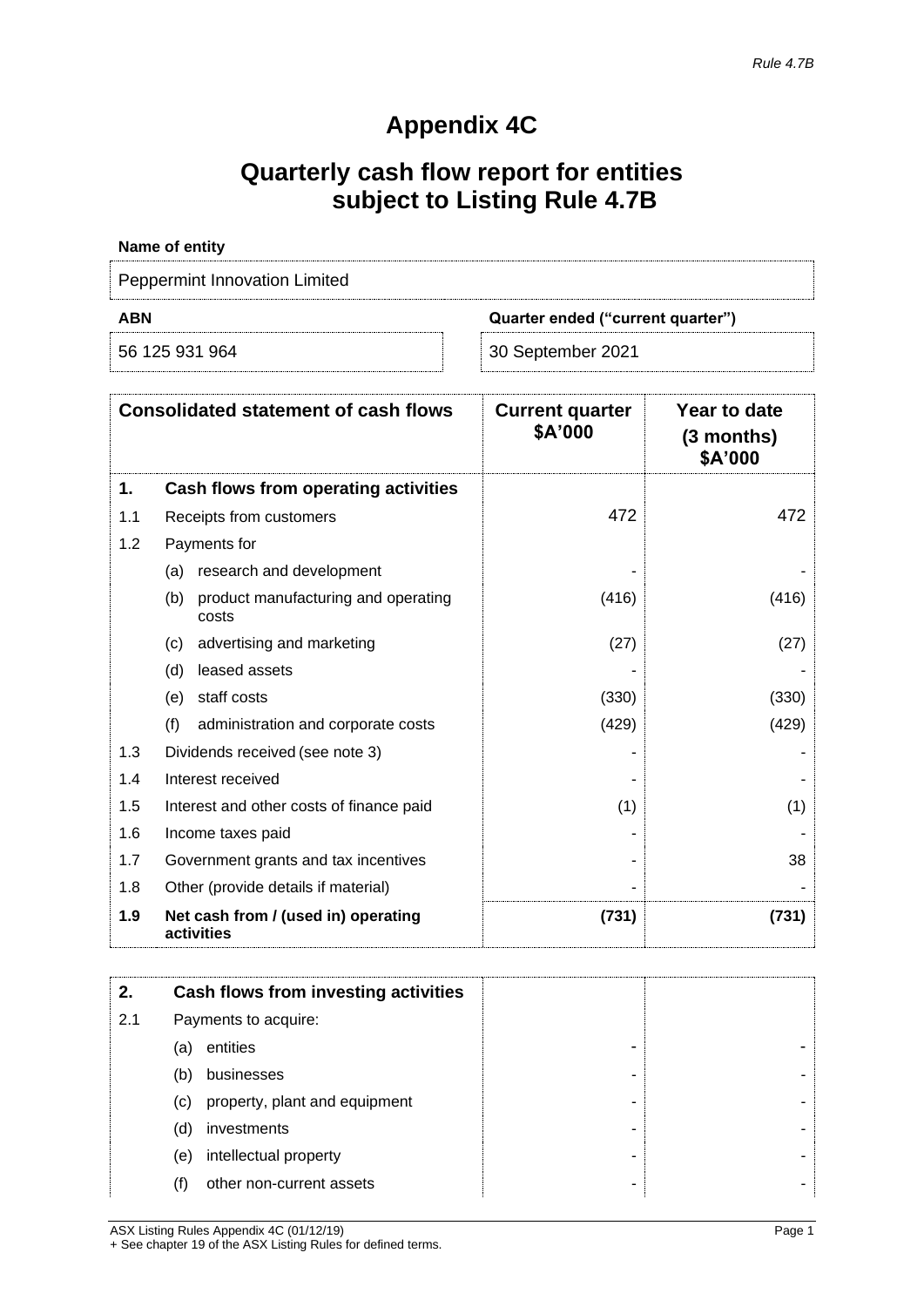|     | <b>Consolidated statement of cash flows</b>                         | <b>Current quarter</b><br>\$A'000 | Year to date<br>$(3$ months)<br>\$A'000 |
|-----|---------------------------------------------------------------------|-----------------------------------|-----------------------------------------|
| 2.2 | Proceeds from disposal of:                                          |                                   |                                         |
|     | entities<br>(a)                                                     |                                   |                                         |
|     | (b)<br>businesses                                                   |                                   |                                         |
|     | property, plant and equipment<br>(c)                                |                                   |                                         |
|     | (d)<br>investments                                                  |                                   |                                         |
|     | intellectual property<br>(e)                                        |                                   |                                         |
|     | (f)<br>other non-current assets                                     | (16)                              | (16)                                    |
| 2.3 | Cash flows from loans to other entities                             |                                   |                                         |
| 2.4 | Dividends received (see note 3)                                     |                                   |                                         |
| 2.5 | Other (provide details if material) – release<br>of restricted cash | 344                               | 344                                     |
| 2.6 | Net cash from / (used in) investing<br>activities                   | 328                               | 328                                     |

| 3.   | Cash flows from financing activities                                                          |  |
|------|-----------------------------------------------------------------------------------------------|--|
| 3.1  | Proceeds from issues of equity securities<br>(excluding convertible debt securities)          |  |
| 3.2  | Proceeds from issue of convertible debt<br>securities                                         |  |
| 3.3  | Proceeds from exercise of options                                                             |  |
| 3.4  | Transaction costs related to issues of<br>equity securities or convertible debt<br>securities |  |
| 3.5  | Proceeds from borrowings                                                                      |  |
| 3.6  | Repayment of borrowings                                                                       |  |
| 3.7  | Transaction costs related to loans and<br>borrowings                                          |  |
| 3.8  | Dividends paid                                                                                |  |
| 3.9  | Other (provide details if material)                                                           |  |
| 3.10 | Net cash from / (used in) financing<br>activities                                             |  |

|     | Net increase / (decrease) in cash and<br>cash equivalents for the period |       |       |
|-----|--------------------------------------------------------------------------|-------|-------|
| 4.1 | Cash and cash equivalents at beginning of<br>period                      | 3,108 | 3,108 |
| 4.2 | Net cash from / (used in) operating<br>activities (item 1.9 above)       | (731) | (731) |
| 4.3 | Net cash from / (used in) investing activities<br>(item 2.6 above)       | 328   | 328   |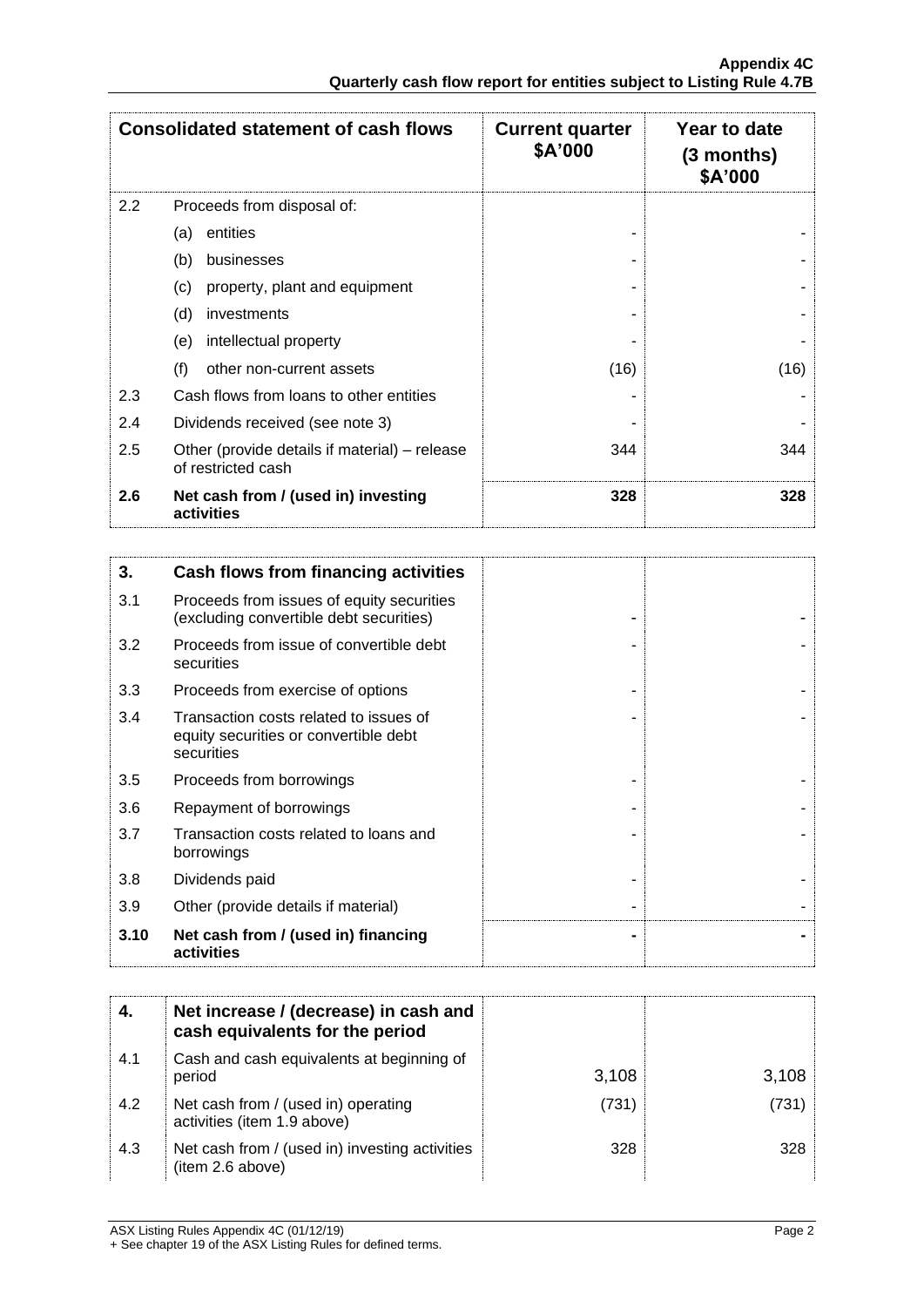|     | <b>Consolidated statement of cash flows</b>                         | <b>Current quarter</b><br>\$A'000 | Year to date<br>$(3$ months)<br>\$A'000 |
|-----|---------------------------------------------------------------------|-----------------------------------|-----------------------------------------|
| 4.4 | Net cash from / (used in) financing activities<br>(item 3.10 above) |                                   |                                         |
| 4.5 | Effect of movement in exchange rates on<br>cash held                |                                   |                                         |
| 4.6 | Cash and cash equivalents at end of<br>period                       | 2.705                             | 3.108                                   |

| 5.  | Reconciliation of cash and cash<br>equivalents<br>at the end of the quarter (as shown in the<br>consolidated statement of cash flows) to the<br>related items in the accounts | <b>Current quarter</b><br>\$A'000 | <b>Previous quarter</b><br>\$A'000 |
|-----|-------------------------------------------------------------------------------------------------------------------------------------------------------------------------------|-----------------------------------|------------------------------------|
| 5.1 | <b>Bank balances</b>                                                                                                                                                          | 2,695                             | 3.098                              |
| 5.2 | Call deposits                                                                                                                                                                 |                                   |                                    |
| 5.3 | <b>Bank overdrafts</b>                                                                                                                                                        |                                   |                                    |
| 5.4 | Other (provide details)                                                                                                                                                       | 10                                | 10                                 |
| 5.5 | Cash and cash equivalents at end of<br>quarter (should equal item 4.6 above)                                                                                                  | 2,705                             | 3,108                              |

| 6.  | Payments to related parties of the entity and their<br>associates                          |  |
|-----|--------------------------------------------------------------------------------------------|--|
| 6.1 | Aggregate amount of payments to related parties and their<br>associates included in item 1 |  |
| 6.2 | Agaregate amount of payments to related parties and their                                  |  |

| 6.2 | Aggregate amount of payments to related parties and their<br>associates included in item 2                                                                 |  |
|-----|------------------------------------------------------------------------------------------------------------------------------------------------------------|--|
|     | Note: if any amounts are shown in items 6.1 or 6.2, your quarterly activity report must include a description of,<br>and an explanation for, such payments |  |

ASX Listing Rules Appendix 4C (01/12/19) Page 3 + See chapter 19 of the ASX Listing Rules for defined terms.

**Current quarter \$A'000**

179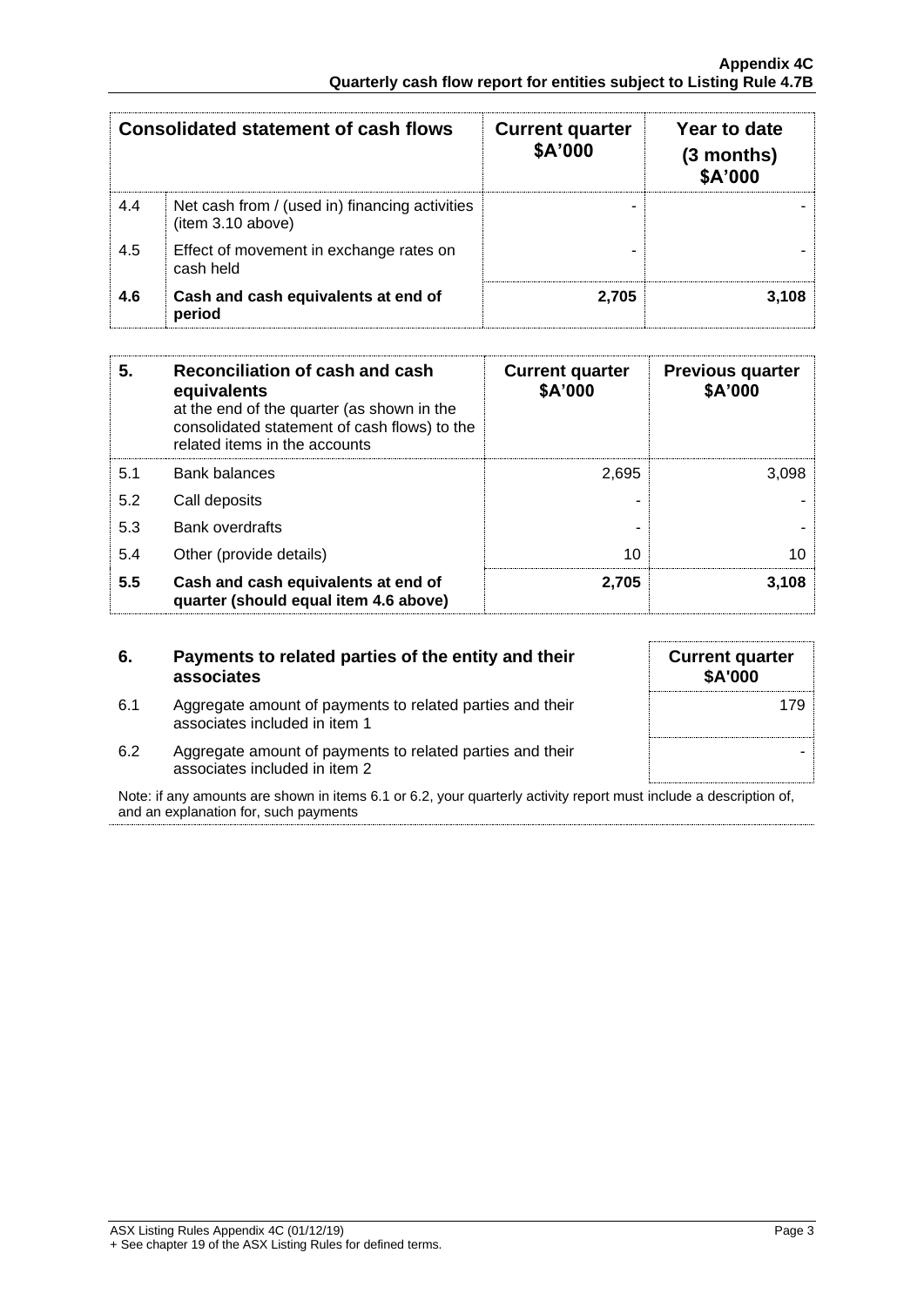#### **7. Financing facilities** *Note: the term "facility' includes all forms of financing*

- 
- 7.2 Credit standby arrangements
- 7.3 Other (please specify)
- **7.4 Total financing facilities**

| 7.  | <b>Financing facilities</b><br>Note: the term "facility' includes all forms of financing<br>arrangements available to the entity.<br>Add notes as necessary for an understanding of the<br>sources of finance available to the entity. | <b>Total facility</b><br>amount at quarter<br>end<br>\$A'000 | Amount drawn at<br>quarter end<br>\$A'000 |
|-----|----------------------------------------------------------------------------------------------------------------------------------------------------------------------------------------------------------------------------------------|--------------------------------------------------------------|-------------------------------------------|
| 71  | Loan facilities                                                                                                                                                                                                                        |                                                              |                                           |
| 7.2 | Credit standby arrangements                                                                                                                                                                                                            |                                                              |                                           |
| 7.3 | Other (please specify)                                                                                                                                                                                                                 |                                                              |                                           |
| 7.4 | <b>Total financing facilities</b>                                                                                                                                                                                                      |                                                              |                                           |

#### 7.5 **Unused financing facilities available at quarter end** -

7.6 Include in the box below a description of each facility above, including the lender, interest rate, maturity date and whether it is secured or unsecured. If any additional financing facilities have been entered into or are proposed to be entered into after quarter end, include a note providing details of those facilities as well.

### **8. Estimated cash available for future operating activities \$A'000** 8.1 Net cash from / (used in) operating activities (Item 1.9) (731) 8.2 Cash and cash equivalents at quarter end (Item 4.6) 2,705 8.3 Unused finance facilities available at quarter end (Item 7.5) 8.4 Total available funding (Item 8.2 + Item 8.3) 2,705 8.5 **Estimated quarters of funding available (Item 8.4 divided by Item 8.1)** 3.7

- 8.6 If Item 8.5 is less than 2 quarters, please provide answers to the following questions:
	- 1. Does the entity expect that it will continue to have the current level of net operating cash flows for the time being and, if not, why not?

Answer:

2. Has the entity taken any steps, or does it propose to take any steps, to raise further cash to fund its operations and, if so, what are those steps and how likely does it believe that they will be successful?

Answer:

3. Does the entity expect to be able to continue its operations and to meet its business objectives and, if so, on what basis?

Answer: